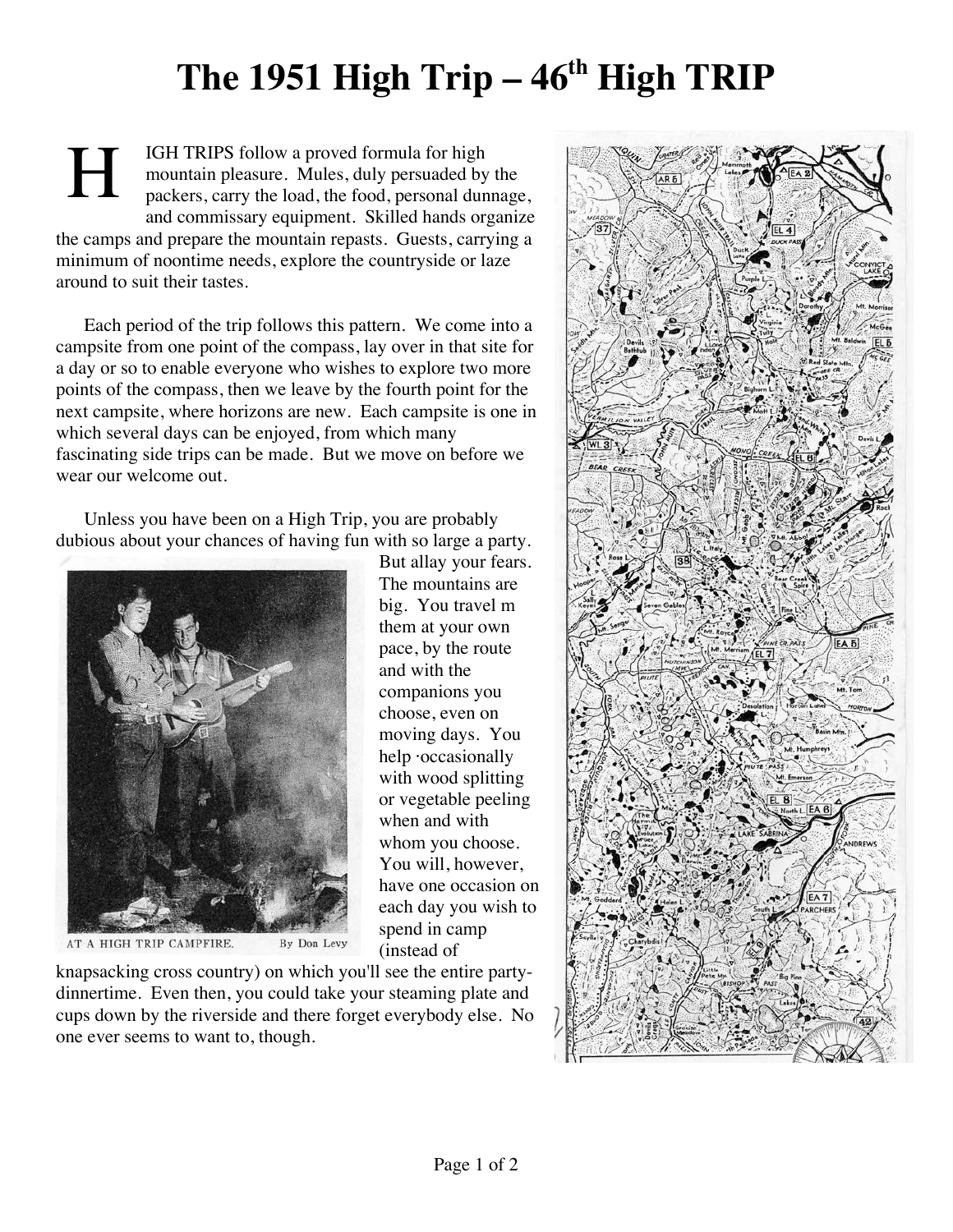For most people, watching a fair cross section of the populace, from children not quite in their teens on up to old hands in their seventies, and seeing their pleasure, is an important part of the fun of the trip. No doubt about it, small trips have their …….

The commissary crew on any moving trip has to be large - it takes manpower to make and break camp - but it is never large enough. As long as there's a High Trip there'll be ample opportunity for volunteer wielders of ax, shovel, and hotcake-or-trout turner!

We have sought but have not found escape from the cost-of-living index and have therefore set the deposit at \$68 per two-week period, \$50 for children under 14 (but check with the management to see how far under they can be and still be likely to get along). The increase over last year's figure is our best estimate of what will cover the increase in cost of your food by then and the doubling which has already taken place in cost of offseason feed for our mules.

Whether this seems high or low to you we don't know - we've had reactions both ways. In any event we wish it were lower, but don't see how it can be. The saving grace is that it now costs so much money to live at home that you can't lose by taking the high-country vacation you owe yourself (and family). After all, man isn't granted too many mountain summers in which to travel, little is to be gained, and much lost, in letting one slip by unused.

 $D R.B.$ 

# **Saddle Horse Trip**

The 1951 Saddle Trip, August 20 through 25 will be a circle ride from Whitney Portal to Carroll Creek via Whitney Pass, the summit of Mt. Whitney Crabtree Meadows, Rock Creek, Army Pass, Cottonwood Lakes and Golden Trout Camp.

A riding trip will appeal to many club members, whether they have had previous riding experience or not. Seeing the Sierra from a saddle offers the Sierra enthusiast many attractions, to wit: (1) The scenery can be enjoyed continuously - the mounts worry about where to walk. (2) Riding is less tiring than walking. (3) Riders are allowed 50 pounds of dunnage. (4) More country can be covered than in "footburning." (5) Excellent opportunity is afforded to learn riding and horsemanship. (6) The party is relatively small in size.

## **What the Trip Is Like**

Riders start out soon after breakfast. There is no attempt to keep riders in close formation on the trail. They ride at whatever pace and with whom they like. Usually however, all riders are bunched at noon for rendezvous with the lunch mule. The pack trains pass riders during the lunch hour so that dunnage is available for fishing, reading, boudoir-making, etc., by the time the riders reach camp.

Previous riding experience, though help-ful, is not at all necessary Guides and pack-ers will always lend a hand. Any person in good health can enjoy the trip, but it is not recommended that those expecting a "soft" trip should apply. The high cost is made necessary by the small size of the party and is not an indication of luxury alone. Riders are expected to help with camp chores on a friendly volunteer basis just as on all club trips.

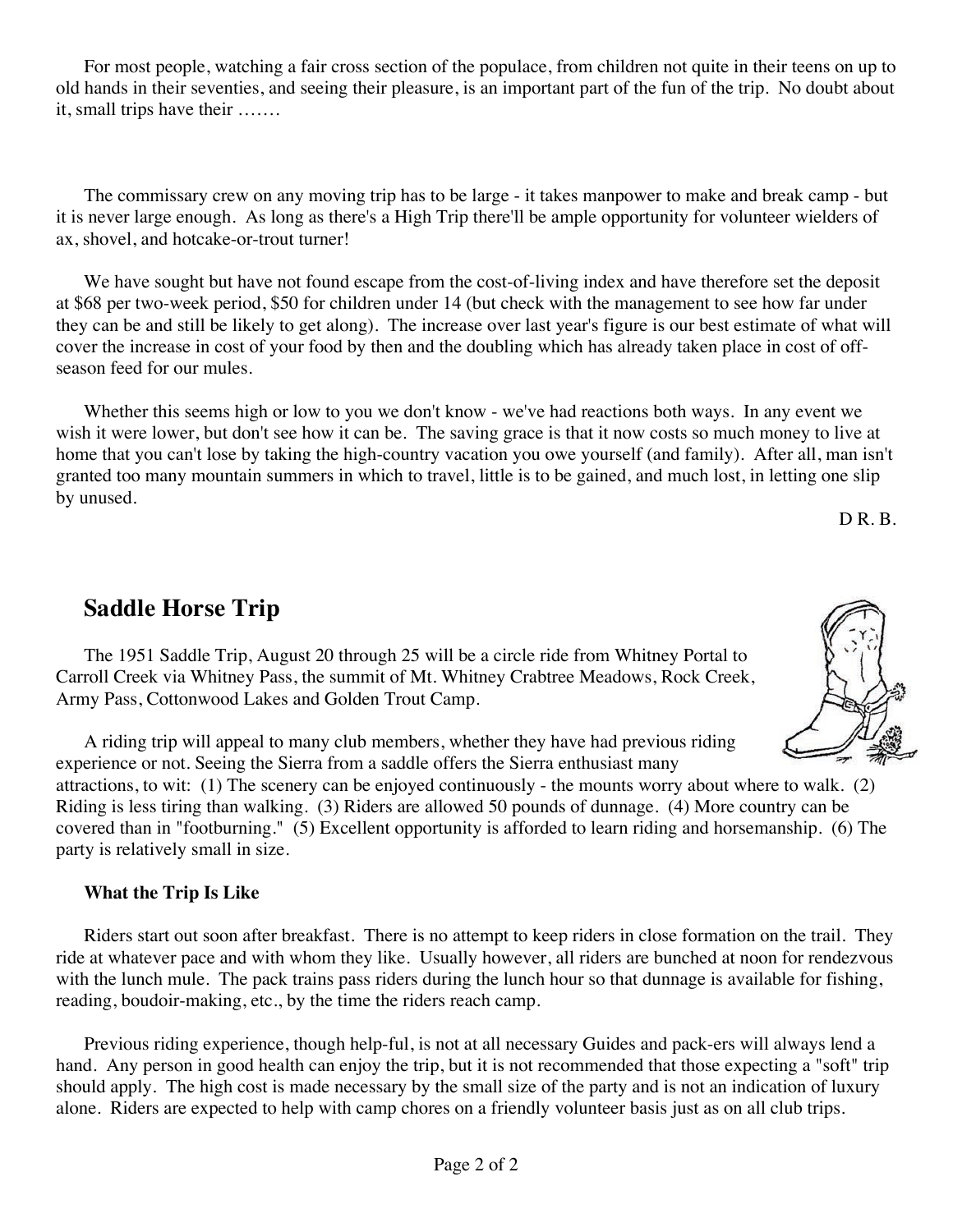The trip will be organized and led by Bruce Morgan, club member, manager of Mount Whitney Pack Trains, High Trip packing head, and past Saddle Trip leader Limit, 20 riders.

## **Itinerary**

The party will leave Carroll Creek Pack Station early the first morning and ascend the spectacular east escarpment of the Sierra to Golden Trout Camp, through verdant Cottonwood Creek Meadows to Cottonwood Lakes Basin.

The following day they will ride up the east side of Army Pass just south of Mount Langley, where they will see the dramatic view of the desert ranges to the east, and descend to a camp near Rock Creek Lake.

Following a day in camp with side trips to Siberian Pass, Upper Rock Creek, and the beautiful hidden bench meadows of Cow Parlor Canyon, riders will go through forest and meadow country over Guyot Pass to a camp in the tamarack groves near Crabtree Ranger Station.

There will be a day in camp with good fishing and many side trips possible, including Wallace Creek and Lake, Crabtree and Hitchcock Lakes, and lower Whitney Creek.

Then the ride up Whitney Riders will lunch on the summit, from which they will see the unforgettable panorama of the High Sierra, the Great Western Divide, Owens Valley, and the desert ranges flanking Death Valley. The final afternoon ride will be down the spectacular new Mount Whitney Trail to Whitney Portal Pack Station. At the last night's roadhead camp for the 1939 Saddle Trip, the party enjoyed a display of the Northern Lights. We'll try to repeat.

Although as much as 50 pounds of dunnage is allowed, "packer's headaches" – i.e. odd objects such as suit cases satchels, wicker fish creels, or collapsible bathtubs, will be frowned upon. Riders able to play musical instruments, however, may have them transported in addition to the 50-pound limit, but consult the management first. Riding boots are comfortable, but not necessary, denim waist overalls or equivalent are both comfortable and necessary.

## IKE LIVERMORE

# **Burro Trips**

This year's Burro Trips complete coverage of the John Muir Trail by the chasers of the Burro. Approaching from the east side near Bishop, trips will be from Sawmill Pass to Bishop Pass, with alternate trips in reverse. Approximately eight days of travel is planned, with camps at Sawmill Pass Twin Lakes, Bench Lake, Upper Basin, Upper Palisade Lake, Grouse Meadows, and Dusy Basin. From layover camps opportunity will be provided to climb the 14,000 footers - Split Mountain, Middle Palisade North Palisade, Thunderbolt Peak, and Mount Sill.

The basic purpose of the burro trips is to enable members to learn to cook pack stock and plan trips of their own. The trips are a